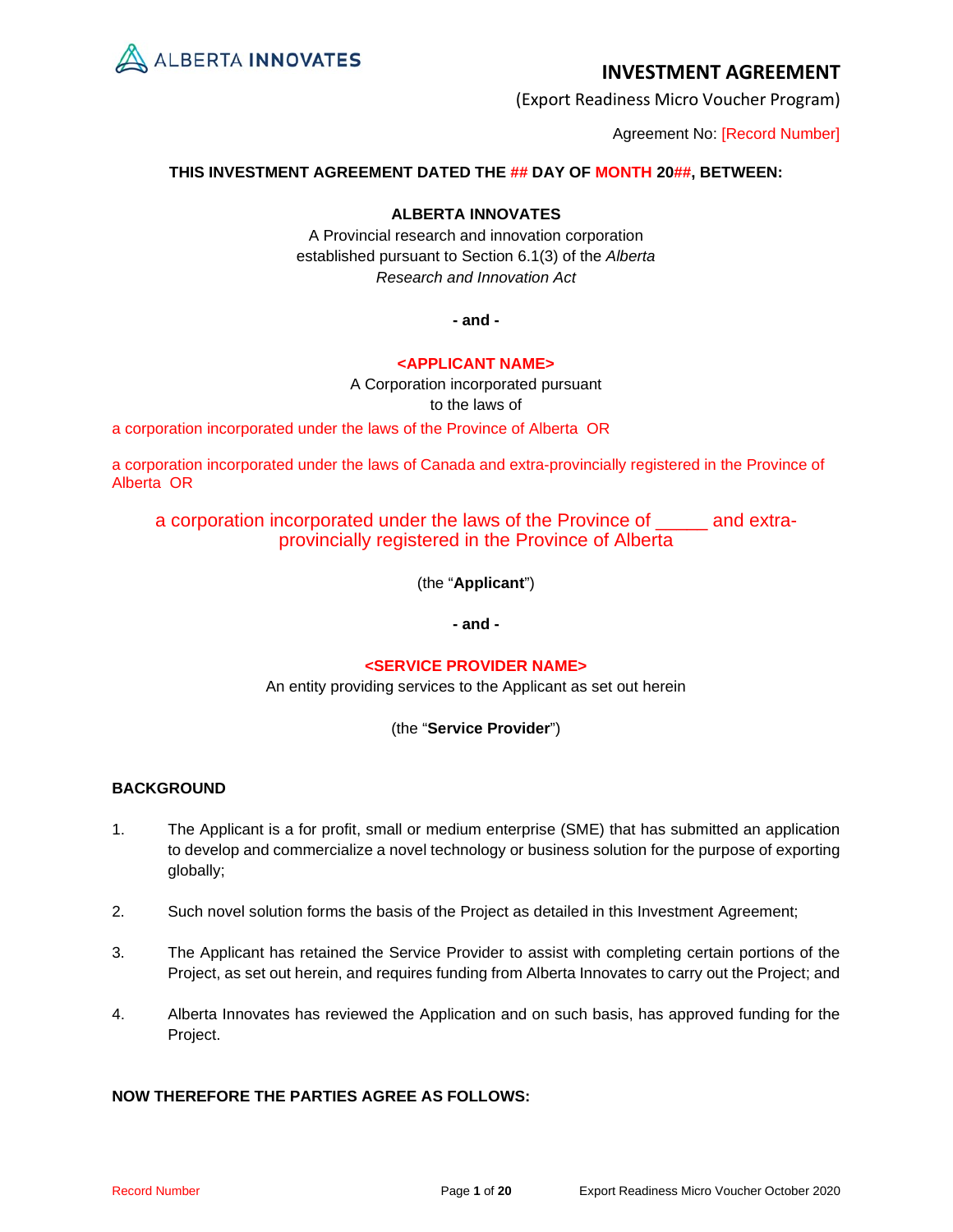

(Export Readiness Micro Voucher Program)

### **ARTICLE 1 DEFINITIONS AND INTERPRETATION**

### 1.1 Terms and Conditions

The Investment is governed by the Terms and Conditions which form a part of this Investment Agreement. A copy of the Terms and Conditions are attached as Schedule **A**.

### 1.2 Definitions

For ease of reference, a list of defined terms is included in Schedule **B**.

### **ARTICLE 2 PROJECT START AND COMPLETION DATES**

## 2.1 Project

The Applicant agrees to undertake the Project as described in its Application to Alberta Innovates, in the manner and at the times set out in the Reporting and Payment Schedule, a copy of which is attached as Schedule **C**.

### 2.2 Project Start Date

It is agreed between the Parties that the Project Start Date is **<START DATE, YEAR>**.

### 2.3 Project Completion Date

It is agreed between the Parties that the Project Completion Date is **<END DATE, YEAR>**. If the Project is not completed by such date then, subject to an amendment agreed to between the Parties, Alberta Innovates may elect to terminate this Investment Agreement. In such event, Alberta Innovates will notify the Applicant and the Service Provider of its decision to terminate as soon as reasonably practical and shall advise the Applicant and the Service Provider of the effective date of termination. Alberta Innovates will have no liability or obligation to reimburse the Applicant or the Service Provider for any Project Costs incurred after the effective date of termination and may require the Applicant and/or the Service Provider to return any portions of the Investment which were spent on Ineligible Expenses. Additionally, any portion of the Investment not used and accounted for in accordance with this Agreement as of the Project Completion Date or earlier termination is repayable by the Applicant to AI at AI's request.

### 2.4 Effective Date of this Investment Agreement

The effective date of this Investment Agreement shall be the Project Start Date.

### 2.5 Term of this Investment Agreement

The Term of this Investment Agreement shall start on the Project Start Date and end on the later of: (i) the date Alberta Innovates pays the final portion of the Investment; (ii) the date the Project, as described in the Application, is completed; or (iii) the date Alberta Innovates communicates its receipt and acceptance of the Final Report to the Applicant.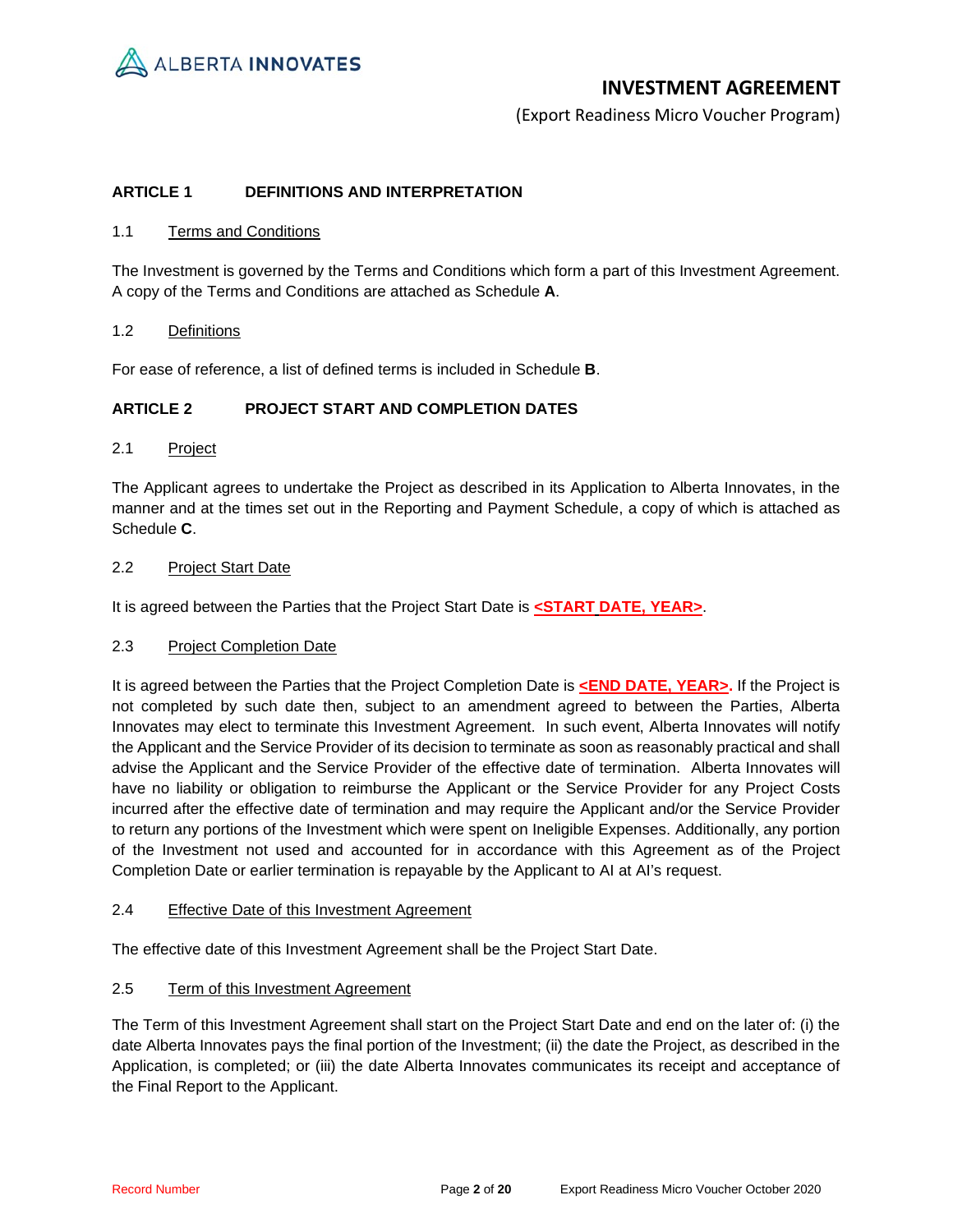

(Export Readiness Micro Voucher Program)

## **ARTICLE 3 INVESTMENT BY ALBERTA INNOVATES, CONTRIBUTIONS OF THE APPLICANT**

## 3.1 Investment by Alberta Innovates

Subject to the Terms and Conditions of this Investment Agreement, Alberta Innovates agrees to contribute to the Applicant's Project by providing a cash contribution ("the Investment") to the Service Provider not exceeding \$ AMOUNT Canadian dollars, in accordance with the payment schedule as set out in Schedule **C**. Notwithstanding the generality of the foregoing, Alberta Innovates reserves the right to withhold any portion of the Investment to any entity (whether the Applicant or a Service Provider) that incurs a debt to Alberta Innovates or its affiliates InnoTech Alberta Inc. or C-FER Technologies (1999) Inc.

If the total Project Costs decrease, Alberta Innovates may elect to adjust its Investment pro-rata in accordance with such decrease. Alberta Innovates shall pay the Investment to the Service Provider on behalf of the Applicant in the amounts and at the times specified in Schedule **C**.

## 3.2 Contributions by The Applicant

The Applicant must apply, pay, and deliver their Contribution as set out in Schedule **C**.

### 3.3 Eligible and Ineligible Expenses

The Investment shall only be applied towards Eligible Expenses pursuant to the terms of this Investment Agreement. Guidance concerning what constitutes an "Eligible Expense" versus an "Ineligible Expense" is provided under the definitions of those terms in Schedule **B**. It is a condition of the Investment that Alberta Innovates has the right to require the Applicant and/or the Service Provider to repay to Alberta Innovates any portions of the Investment which such Party used to cover Ineligible Expenses, and such amount shall constitute a debt owing and repayable by the Applicant to Alberta Innovates.

## 3.4 Stacking Limit

The maximum level of total government assistance (whether from federal, provincial/territorial, and/or municipal departments, governmental agencies or Crown corporations) cannot exceed seventy-five (75%) percent of the total Project Costs (the "Stacking Limit"). At times where the total government assistance to the Applicant exceeds the Stacking Limit, Alberta Innovates reserves the right to unilaterally and without notice reduce its investment such that the Stacking Limit is not exceeded.

## 3.5 Monitoring Stacking Limit

For the purposes of monitoring the Stacking Limit, the Applicant and Service Provider have an ongoing obligation to disclose all sources of governmental financial assistance mentioned in Section 3.4 above throughout the Term of this Investment Agreement and to that end the Applicant and Service Provider agree to disclose to Alberta Innovates any governmental assistance received subsequent to making its disclosure in the Application.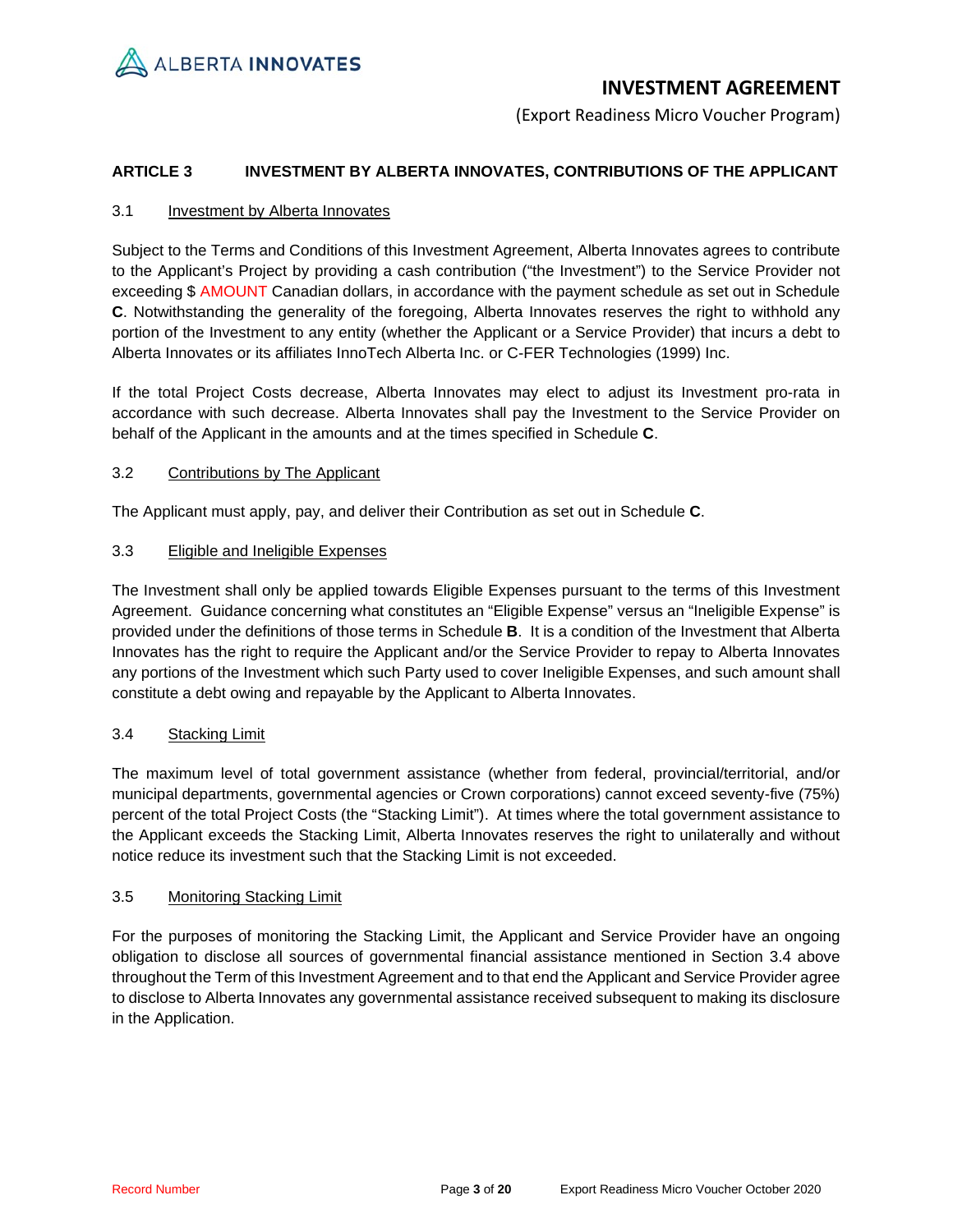

(Export Readiness Micro Voucher Program)

## **ARTICLE 4 REPORTING AND PAYMENT TIMELINES**

## 4.1 Terms and Conditions

The Investment is subject to the Terms and Conditions. Alberta Innovates will pay and deliver the Investment to the Service Provider at the times identified in Schedule **C** upon completion of the Project, and Alberta Innovates' written approval of the completed Final Report. Alberta Innovates may refuse to approve a Final Report, or request changes to such report, as determined in its sole discretion upon written notice to the Applicant and the Service Provider advising of the reason for refusing approval and/or requesting a change.

## 4.2 Reporting, and Payment Timelines

The Reporting, and Payment Timelines are set out in Schedule **C**.

## 4.3 Reporting Obligations During the Project

Alberta Innovates is a Provincial (Crown) Corporation. It is owned by the Government of Alberta. One of Alberta Innovates primary mandates is to support the development and commercialization of new and innovative technologies for the benefit of Alberta and Albertans. In doing so, Alberta Innovates invests public dollars to support the projects it funds. For that reason, Alberta Innovates is required to report to the Government of Alberta on its use of grant funding, to ensure Alberta Innovates mission and mandate are being achieved.

Upon the completion of the Project, the Applicant and Service Provider will provide Alberta Innovates with the Final Report within fourteen (14) days of the Project Completion Date or the date by which all Project activities have been completed, whichever occurs first. Alberta Innovates will provide a template for the Final Report. The template will clearly set out what information is considered 'confidential' and what information may differentiate between sections that are considered confidential (and can only be disclosed to the Government of Alberta but to no other party), versus portions that are considered non-confidential and can be disclosed in the public domain. For clarity, the Final Report may be disclosed to the Government of Alberta in their entirety, on a strictly confidential basis.

The Final Report is intended to provide a high level summary of the Project. It allows Alberta Innovates to compare the actual results achieved to key performance indicators set at the outset of the Project, and to gauge whether the Project was successful. The Final Report may also be used to report to the Government of Alberta. Alberta Innovates will not publish the non-confidential portion of the Final Report in the public domain for six (6) months following the Project Completion Date. If this period is not sufficient for the Applicant to protect its Intellectual Property, or to publish its results in an academic journal or trade industry publication, the Applicant may request a further six (6) month extension. Alberta Innovates will not unreasonably withhold or delay its consent to such a request.

## 4.4 Annual Surveys

The Applicant further agrees to complete an annual survey in a format to be provided by Alberta Innovates, both during the Term of the Project and for five (5) years thereafter. The information contained within these surveys may be disclosed to third parties or published in the public domain without further notice to the Applicant, provided that prior to such disclosure Alberta Innovates will aggregate such information by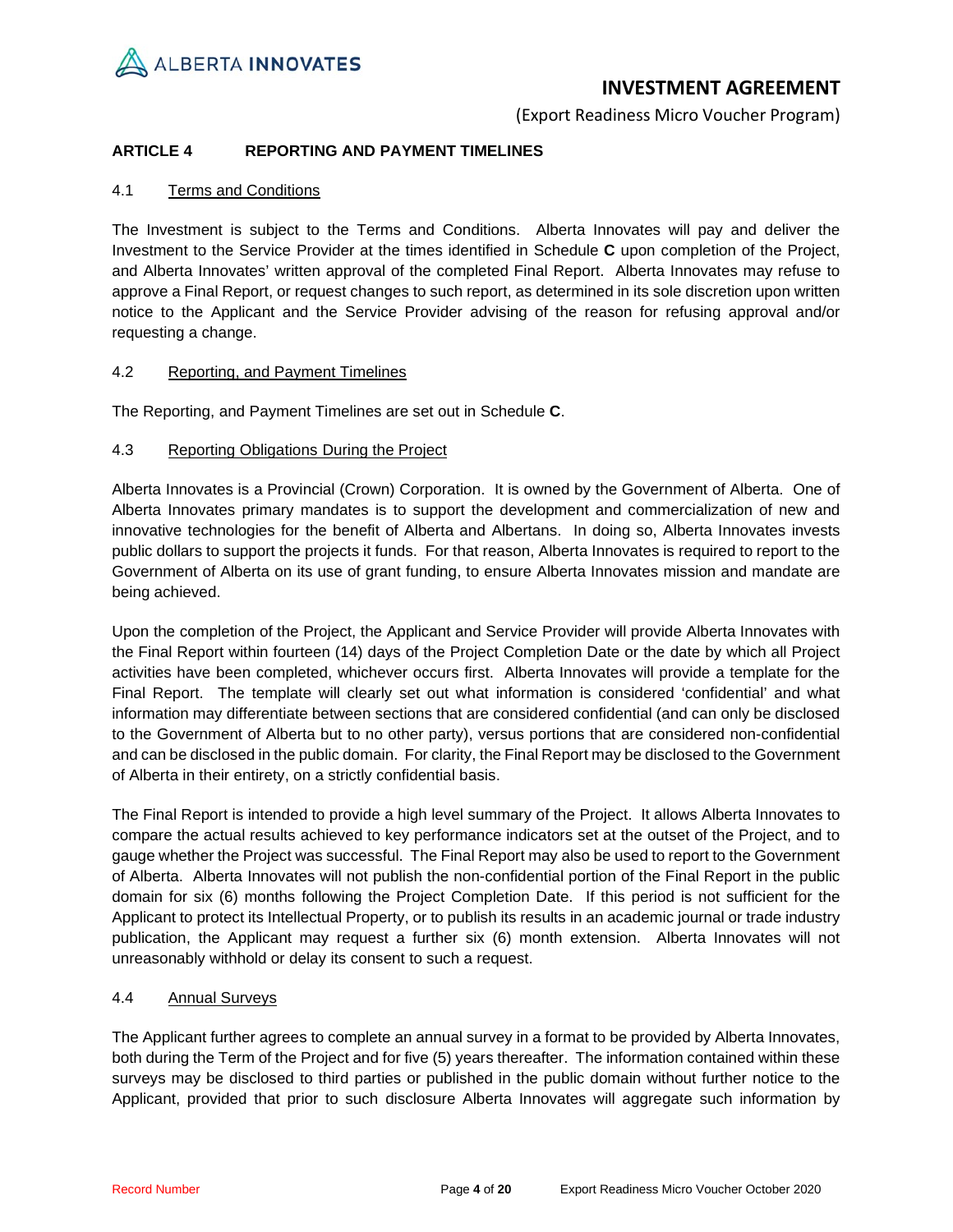

## (Export Readiness Micro Voucher Program)

removing any identifying particulars of the Applicant. All such information is deemed to be non-confidential for all of Alberta Innovates' purposes and the Applicant agrees to provide such information when requested by Alberta Innovates for five (5) years after the Project Completion Date. Failure to complete the annual surveys may result in the Applicant being ineligible for future funding from Alberta Innovates.

## **ARTICLE 5 CHANGES TO THE PROJECT**

## 5.1 Changes and Review Procedure

Alberta Innovates expects the Applicant and Service Provider to set reasonable Project start and completion dates, anticipating times during the Term of the Project when setbacks or unavoidable delays may occur. Should an unforeseen circumstance arise whereby it is not possible to meet the Project Completion Date, the Applicant and Service Provider may request an amendment to the Investment Agreement by contacting Alberta Innovates' representative set out i[n ARTICLE 6](#page-4-0) below no later than two (2) weeks prior to the Project Completion Date. Changes may include but are not limited to the following: (i) an increase or decrease in the Eligible Project Costs; (ii) a proposed change in the scope of the Project; (iii) a delay in the completion of the Project; (iv) a Change in Control of the Applicant or the Service Provider; or (v) any other changes as determined by Alberta Innovates. Upon review of the request, Alberta Innovates may, at its sole and unfettered discretion, approve, decline or request further information concerning the change. Should a change be approved by Alberta Innovates, the remainder of the Investment Agreement shall remain in full force and effect unamended. Depending on the nature of the change, Alberta Innovates may require the Parties to execute an amendment to the Investment Agreement or by notice to all Parties that a new Reporting & Payment Schedule C has been approved.

If the requested change is declined, the Applicant and Service Provider may either elect to proceed with the Project as previously approved by Alberta Innovates or terminate the Investment Agreement, in which case no further payments from the Investment will be provided.

## 5.2 Cumulative Changes in Excess of Twelve Months

For clarity, any changes over the Term of the Project that result in more than a twelve (12) month extension from the original Project Completion Date will not be approved by Alberta Innovates. Should such changes delay the Project Completion Date for more than twelve (12) months from the initial Project Completion Date, all funding from Alberta Innovates shall cease on the day after the one-year anniversary of the original Project Completion Date, unless otherwise approved by Alberta Innovates in writing.

## <span id="page-4-0"></span>**ARTICLE 6 NOTICES**

## 6.1 Generally

Any notice or other communication regarding the matters contemplated by this Investment Agreement shall be delivered to the individuals listed below and must be in writing and delivered by courier, registered mail or email, as follows:

## **IF TO ALBERTA INNOVATES**:

Name: Jasbinder Sihra, Program Associate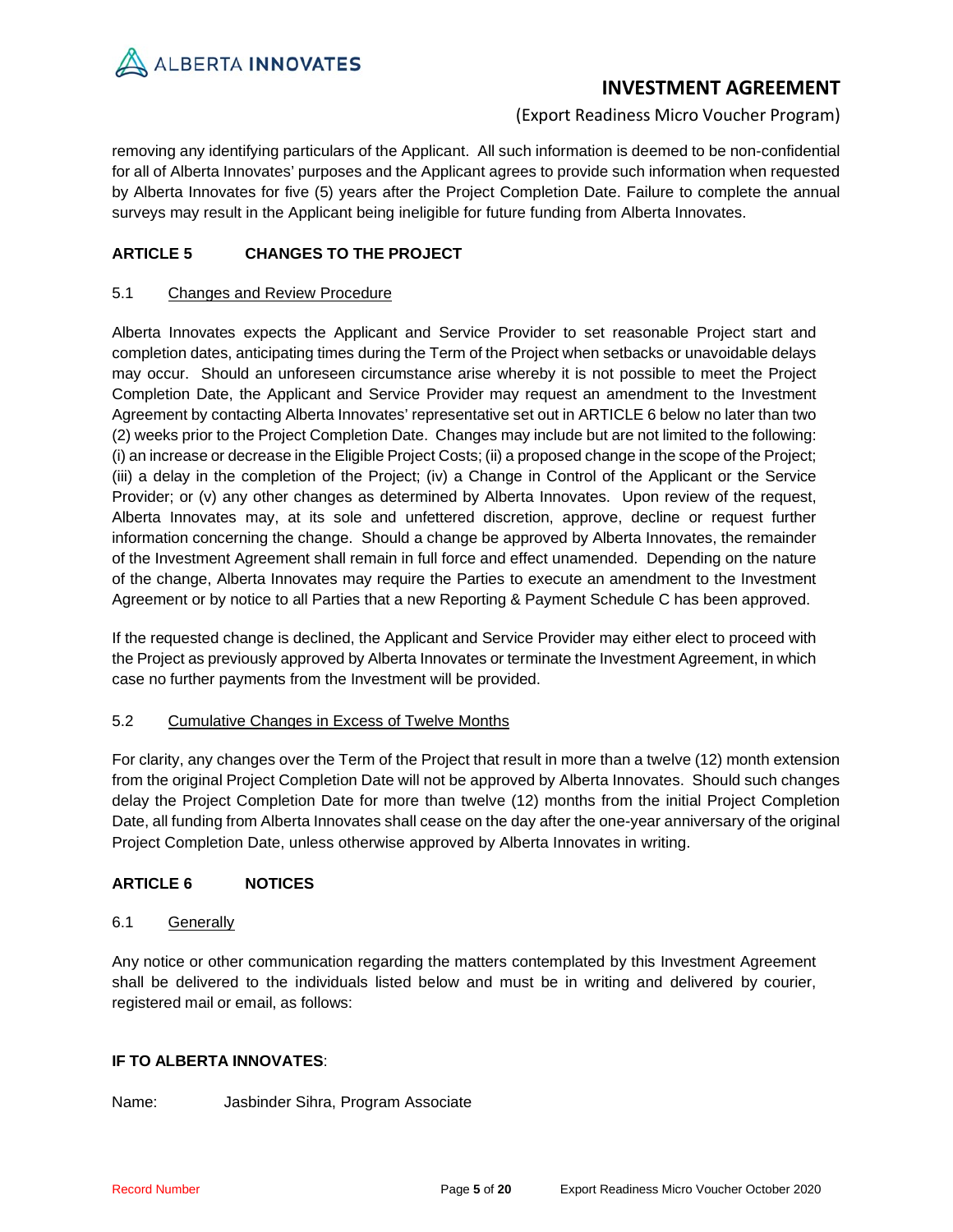

(Export Readiness Micro Voucher Program)

Address: 250 Karl Clark Rd. NW, Edmonton, AB T6N 1E4 Phone: (780) 450-5428 Email: Jasbinder.Sihra@albertainnovates.ca

## **IF TO THE APPLICANT**

Please complete the following:

### **For Project Matters:**

Name:

Address:

Phone:

Email:

### **For Agreement Matters:**

Name:

Address:

Phone:

### **Email:**

If the individual named above is different than the Applicant Representative named in the Application, such person must have the authority and permission to have access to the Application and any attachments, the Investment Agreement, and all future correspondence, forms and other documentation. The person listed above is deemed the Applicant Representative on a go-forward basis.

## **IF TO THE SERVICE PROVIDER**

Please complete the following:

**For Project Matters:**

Name:

Address:

Phone:

Email: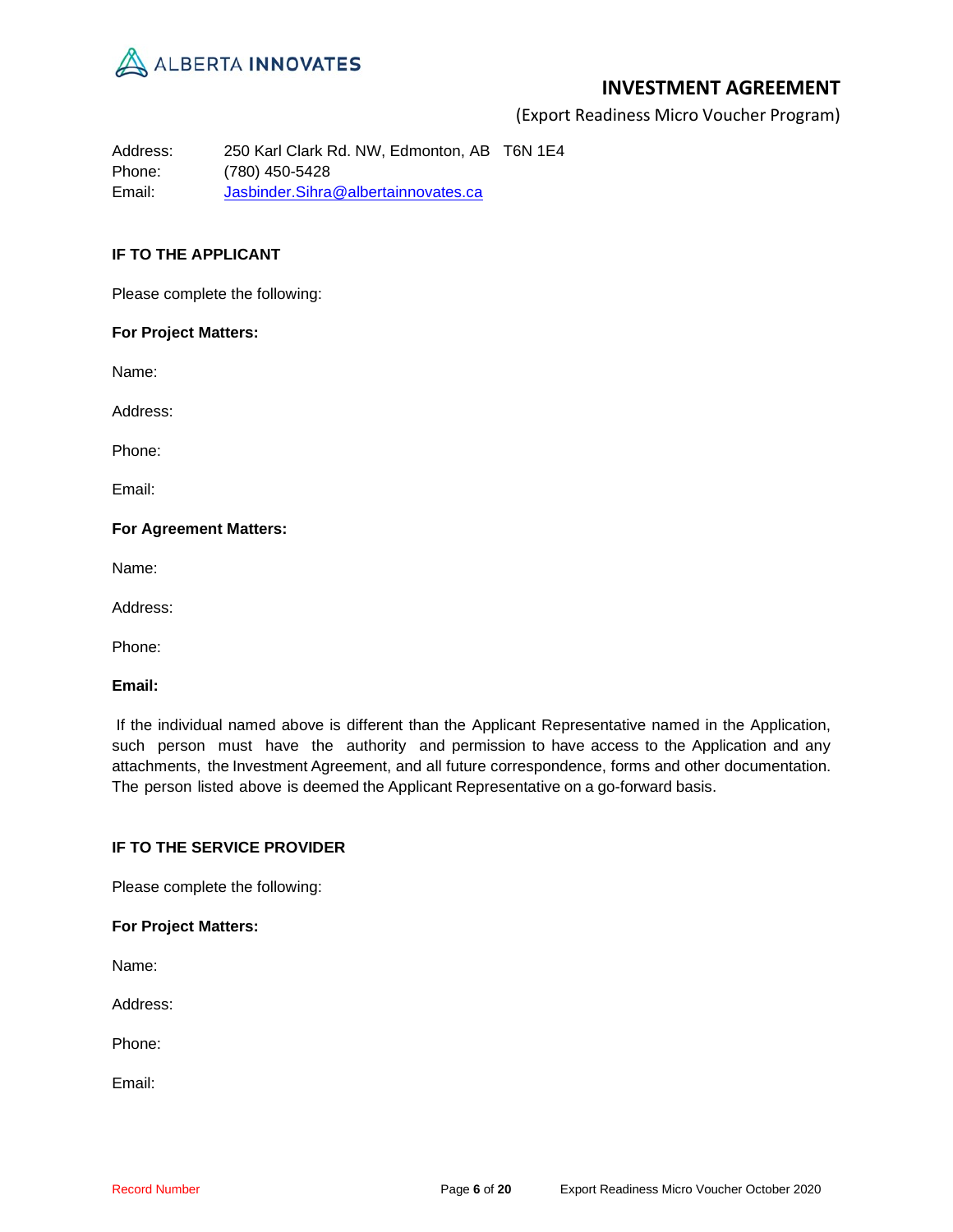

(Export Readiness Micro Voucher Program)

## **For Agreement Matters:**

Name:

Address:

Phone:

Email:

A notice is deemed to be delivered and received on the date of delivery if delivered prior to 4:30 p.m. (MST time) on a Business Day and otherwise on the next Business Day.

A Party may change its address for service from time to time by notice given to all other Parties in accordance with the foregoing provisions.

## *[The remainder of this page has been intentionally left blank. Signature pages follow]*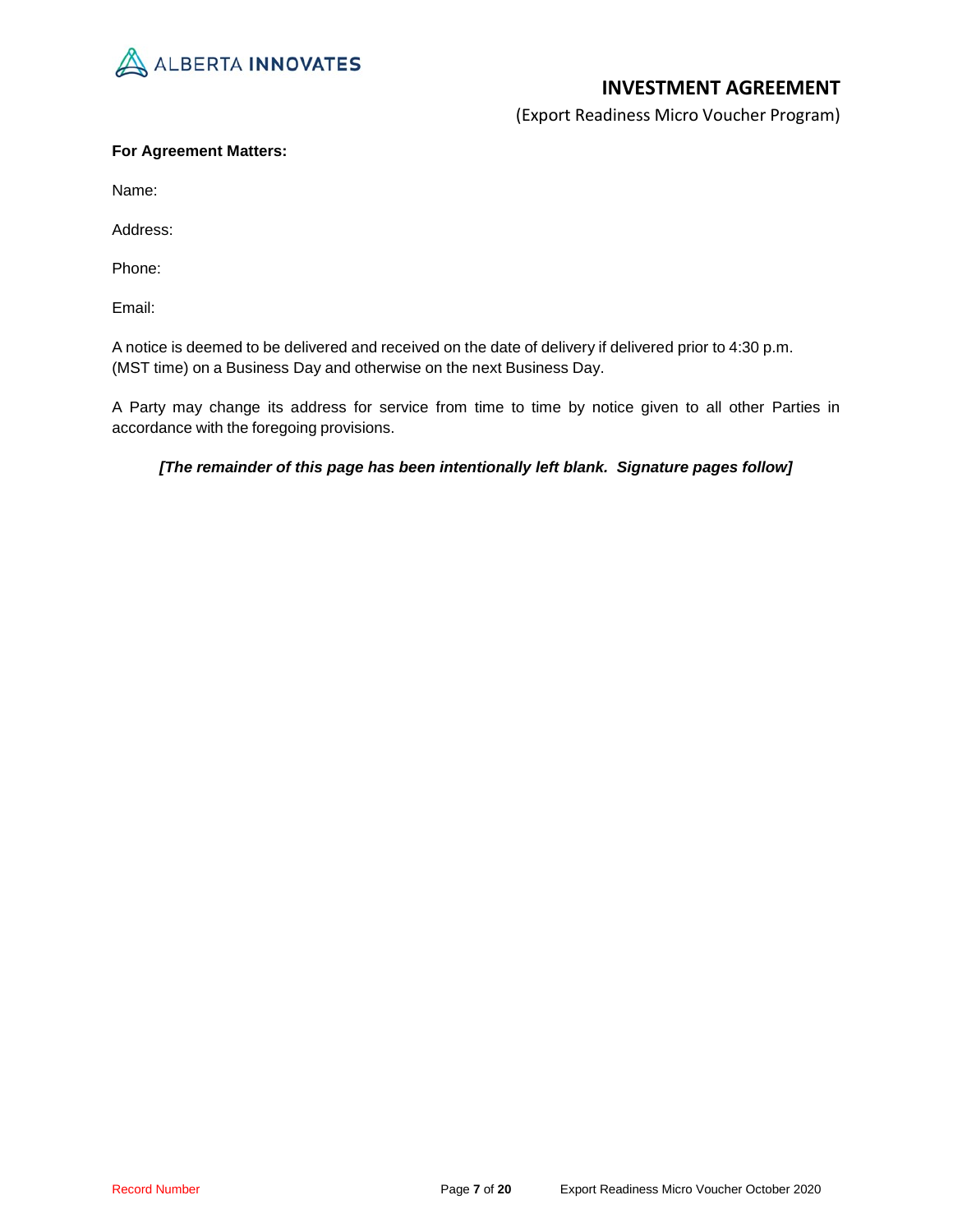

(Export Readiness Micro Voucher Program)

## **ALBERTA INNOVATES**

Nancy Davidson Manager, Grants Administration Services

Sandra Candie, Director, Global Partnerships

[THIS SPACE LEFT INTENTIONALLY BLANK]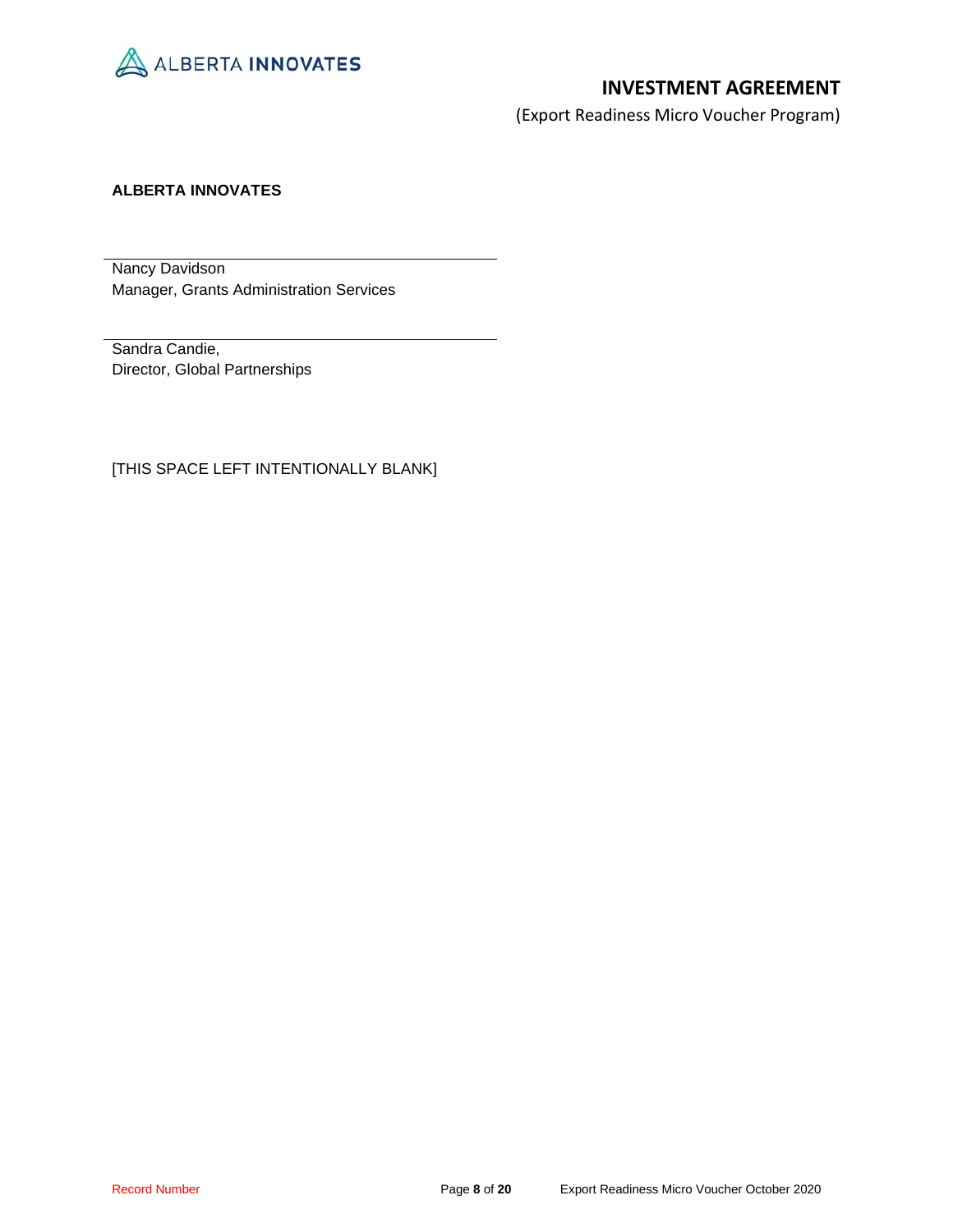

(Export Readiness Micro Voucher Program)

## **CONSENT AND ACKNOWLEDGEMENT TO BE BOUND TO THE INVESTMENT AGREEMENT BY THE APPLICANT:**

The undersigned agrees to be bound by this Investment Agreement.

## **[APPLICANT]**

Per: (printed name): **example 2** 

Position:

I have authority to bind the company.

[THIS SPACE LEFT INTENTIONALLY BLANK]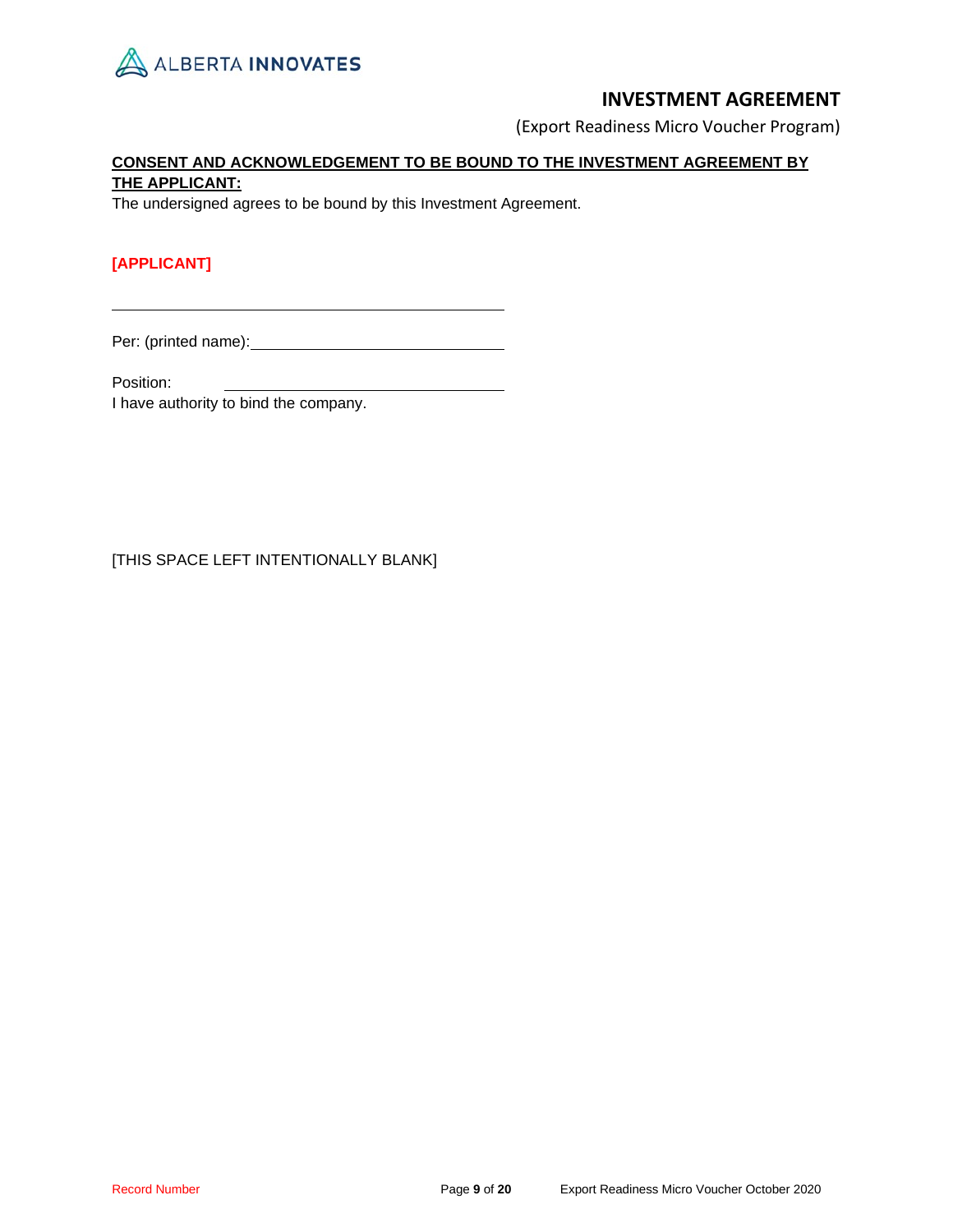

(Export Readiness Micro Voucher Program)

## **CONSENT AND ACKNOWLEDGEMENT TO BE BOUND TO THE INVESTMENT AGREEMENT BY THE SERVICE PROVIDER:**

The undersigned agrees to be bound by this Investment Agreement.

## **[SERVICE PROVIDER]**

Per: (printed name):

Position:

I have authority to bind the company.

[THIS SPACE LEFT INTENTIONALLY BLANK]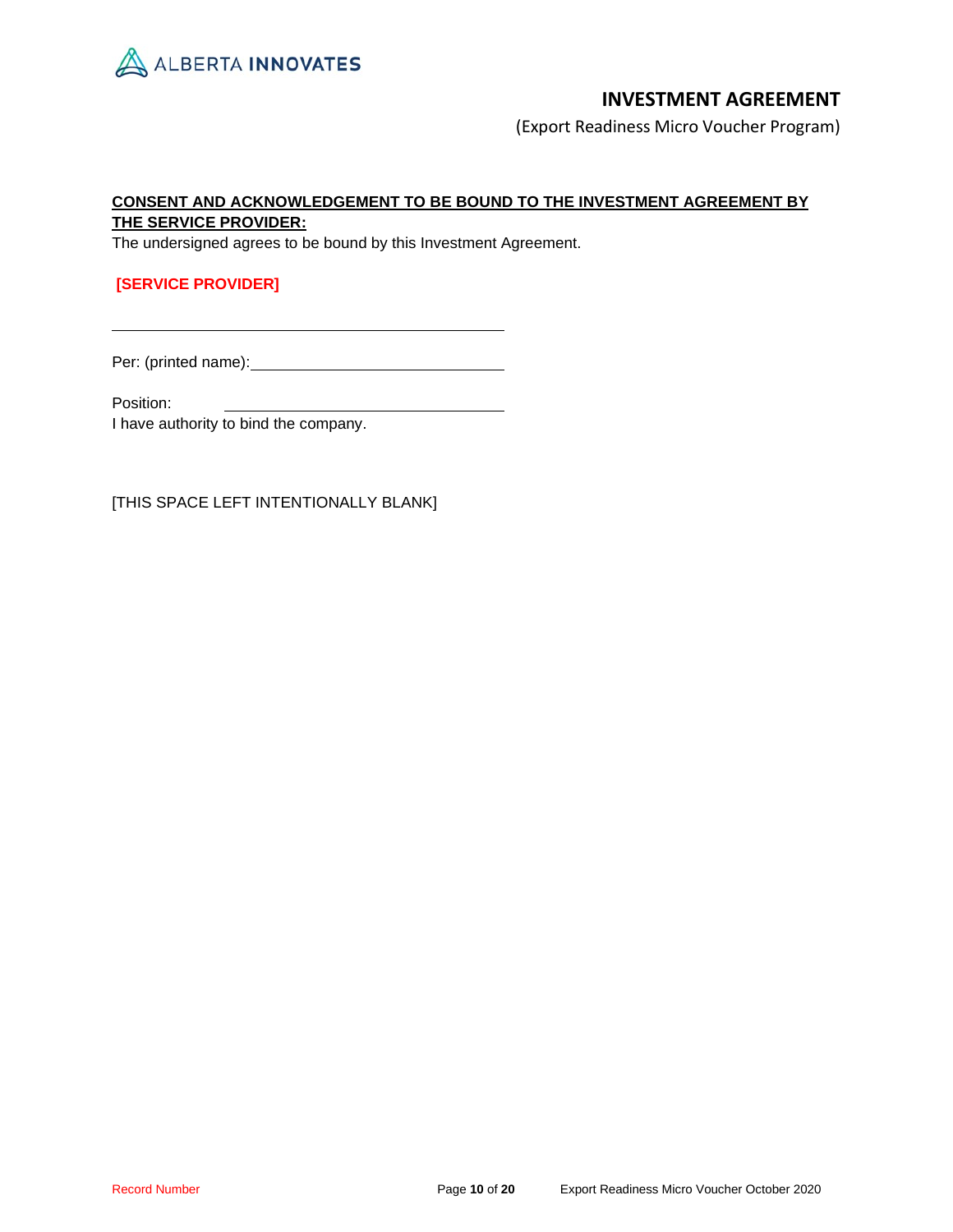ALBERTA INNOVATES

## **INVESTMENT AGREEMENT**

(Export Readiness Micro Voucher Program)

### **SCHEDULE A – TERMS AND CONDITIONS**

## **THE FOLLOWING LEGAL TERMS AND CONDITIONS ARE INCORPORATED INTO AND FORM PART OF THE INVESTMENT AGREEMENT. PLEASE REVIEW THESE TERMS CAREFULLY.**

#### **1. Conditions of Payment**

Alberta Innovates' obligation to pay the Investment, or any portion or instalment thereof, is conditional on:

- (a) the Applicant and the Service Provider at all times being in compliance with the Investment Agreement;
- (b) the Project progressing as set out in Article 4 Reporting and Payment Timelines above;
- (c) the Project being completed by the Project Completion Date;
- (d) the Contribution to carry out and complete the Project remaining in place and being applied in accordance with Article 3.2;
- (e) timely completion of all Reports as required.

#### **2. Alberta Innovates' Right to Terminate Funding**

Notwithstanding any other term of this Investment Agreement, Alberta Innovates may terminate its obligations under this Investment Agreement immediately or at any time during the term in the event the Government of Alberta at any time suspends, revokes, reduces or terminates funding to Alberta Innovates. In such event this Investment Agreement shall terminate immediately subject to the obligation of the Applicant and Service Provider to provide a summary Report as set out below. Alberta Innovates will notify the Applicant and Service Provider of such suspension as soon as is reasonably practicable.

Notwithstanding any other terms of this Investment Agreement, Alberta Innovates may terminate this Investment Agreement at any time without cause on thirty (30) days' written notice to the Applicant and Service Provider, and Alberta Innovates' obligation to make any further payments of the Investment shall cease upon delivery of such notice.

Alberta Innovates additionally has the right to unilaterally terminate the Investment for any Project that incurs a Default or a Change of Control. However, Alberta Innovates will not terminate the Investment in the case of a Change of Control where:

- (a) the Applicant continues to satisfy the minimum requirements to be eligible for the Program; and
- (b) Alberta Innovates, the Applicant, and the new entity execute an assignment and novation agreement whereby the original Applicant agrees to assign its rights to the new entity, and the new entity assumes all obligations under the Investment Agreement and Alberta Innovates consent to such assignment and assumption.

In the event of early termination as aforesaid, the Applicant and Service Provider will not be obligated to deliver the Final Report but will provide to Alberta Innovates a Progress Report summarizing the outcomes of the Project up to the effective date of such termination, such report to be delivered not later than ninety (90) days from the date of termination.

### **3. Termination of the Project for Delay**

If the Applicant or the Service Provider suspends or delays the Project for any reason whatsoever for a period in excess of one (1) year, or for periods which in the aggregate exceed twelve (12) months during the Term of the Project, then Alberta Innovates may terminate this Investment Agreement immediately upon notice to the Applicant and Service Provider, in which case Alberta Innovates will have no further payment obligation. If any one of the Applicant or the Service Provider terminates their part of the Project for any reason prior to the Project Completion Date, Alberta Innovates must be notified immediately. Nothing will excuse the Applicant and Service Provider from providing a Progress Report summarizing the outcomes of the Project up to such date of termination.

Upon receipt of notice of termination except for reason of Default, the Applicant and the Service Provider shall be entitled to be reimbursed for actual costs legally incurred prior to the date of termination, including all direct costs incurred in winding down the Project, which such reasonable costs will include actual non-cancellable, legal commitments made by the Applicant or the Service Provider, as confirmed and approved by Alberta Innovates. The Applicant and the Service Provider will use reasonable efforts to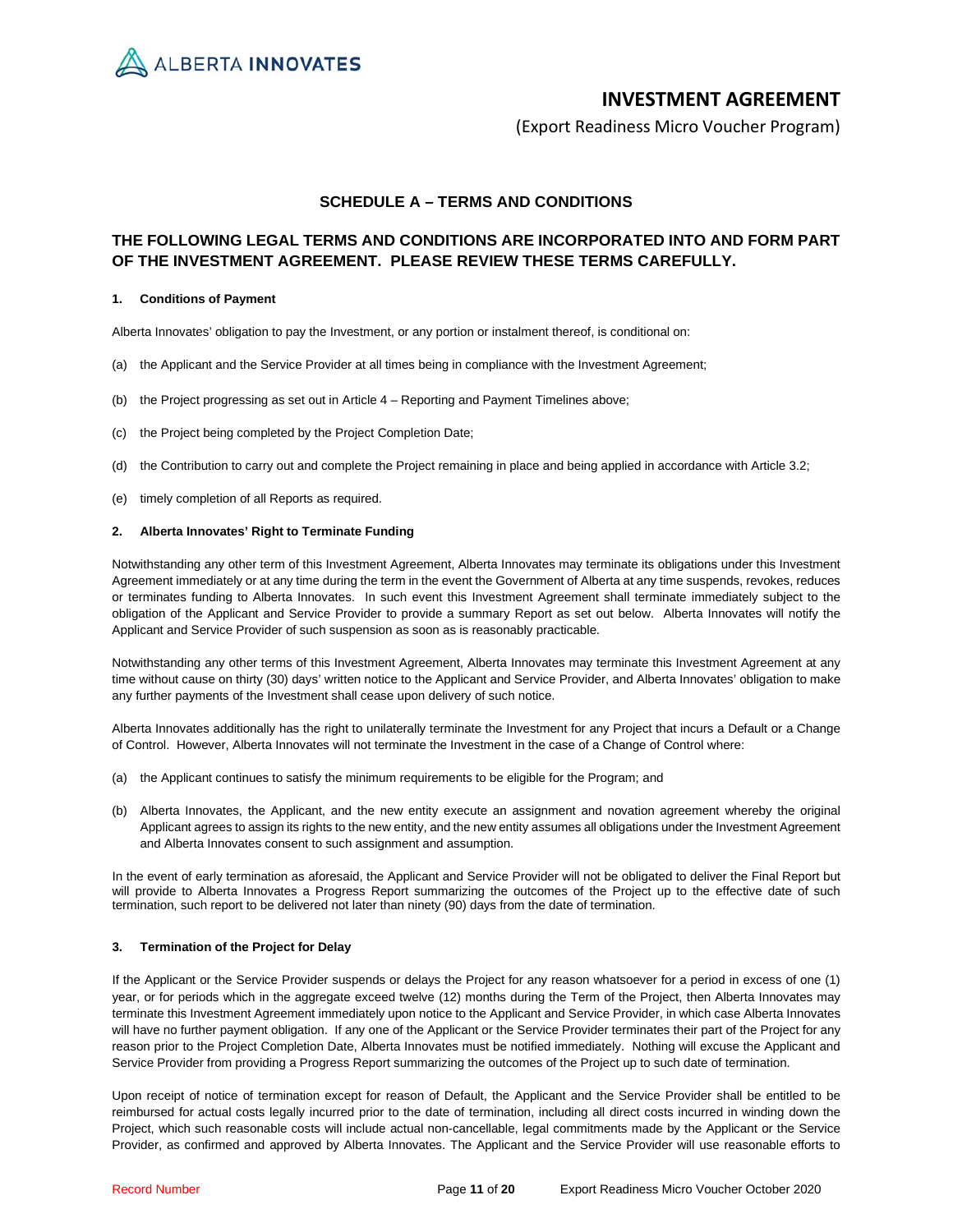

## (Export Readiness Micro Voucher Program)

ensure that any financial commitments made by the Applicant and the Service Provider during this Investment Agreement which can be terminated immediately upon receipt of notice of termination to ensure the liabilities created pursuant to this Investment Agreement are reduced to a minimum.

#### **4. Repayment of the Investment**

Alberta Innovates has the right to require the Applicant or the Service Provider to repay any portions of the Investment paid to the Service Provider where:

- (a) the Applicant or the Service Provider fail to comply with all reporting requirements set out in this Investment Agreement;
- (b) the Applicant or the Service Provider terminate their portion of the Project prior to the Project Completion Date; or
- (c) the Applicant or Service Provider incurs a Default.

In any of these instances, any amount of the Investment already advanced to the Service Provider on behalf of the Applicant shall constitute a debt owed by the Applicant to Alberta Innovates on a dollar for dollar basis, together with interest, which shall accumulate from and after the date of notice of termination from Alberta Innovates at the prime rate for commercial loans fixed by the Royal Bank of Canada at that date, plus 3%. Such debt plus accrued interest is due and payable within forty-five (45) days of Alberta Innovates delivering the notice of termination.

For clarity, Alberta Innovates will not require the Applicant or the Service Provider to repay portions of the Investment where a Project could not be completed, or one of the desired outcomes of the Project was not achieved, despite the best efforts of the Applicant or the Service Provider. Alberta Innovates acknowledges that unforeseen technical issues and other delays may occur which are outside the Applicant or the Service Provider's reasonable control, and for that reason the Applicant is offered the opportunity to request an amendment to this Investment Agreement, per the procedure set out in Article 5.1 above – Changes and Review Procedure. Alberta Innovates may however require the Applicant or the Service Provider to repay all or a portion of the Investment in any of the circumstances listed above where there is evidence of misuse of the Investment, a serious breach or Default, or other egregious behaviour on the part of the Applicant or the Service Provider, as determined by Alberta Innovates in its sole discretion.

### **5. Intellectual Property**

Alberta Innovates makes no claim to any Intellectual Property generated as a result of its Investment in the Project. The Applicant acknowledges the importance to Alberta Innovates that any Intellectual Property that may be generated through the Project be used to the benefit of Alberta and Albertans. Ownership of any Intellectual Property developed through the Project will follow the practices of the Applicant and agreement(s) to which the Applicant is a party, and a copy of such agreement must be provided to Alberta Innovates as proof of compliance with this requirement upon request, and on a strictly confidential basis.

#### **6. Representations and Warranties**

Alberta Innovates represents and warrants that:

- (a) it is a Provincial research and innovation corporation established pursuant to the laws of Alberta and is in good standing under the laws of such jurisdiction;
- (b) it has all necessary power and authority to enter into, deliver, and perform its obligations under this Investment Agreement and all necessary action has been taken to approve this Investment Agreement and the transactions contemplated herein; and
- (c) the entering into and performance of this Investment Agreement does not violate or breach any other agreement to which Alberta Innovates is a party, or any of its constating documents.

### **7. Representations of the Applicant**

The Applicant represents and warrants that, both at the time of signing this Investment Agreement and throughout the Term:

- (a) all information contained in the Application, together with any other documentation provided to Alberta Innovates in relation to the Project is accurate and complete, and will remain so in all material respects during the term of this Investment Agreement;
- (b) it has made full, true and plain disclosure of all facts relevant to the Project and its commitments under this Investment Agreement and will comply with same throughout the term, including specifically any ongoing disclosure and reporting obligations;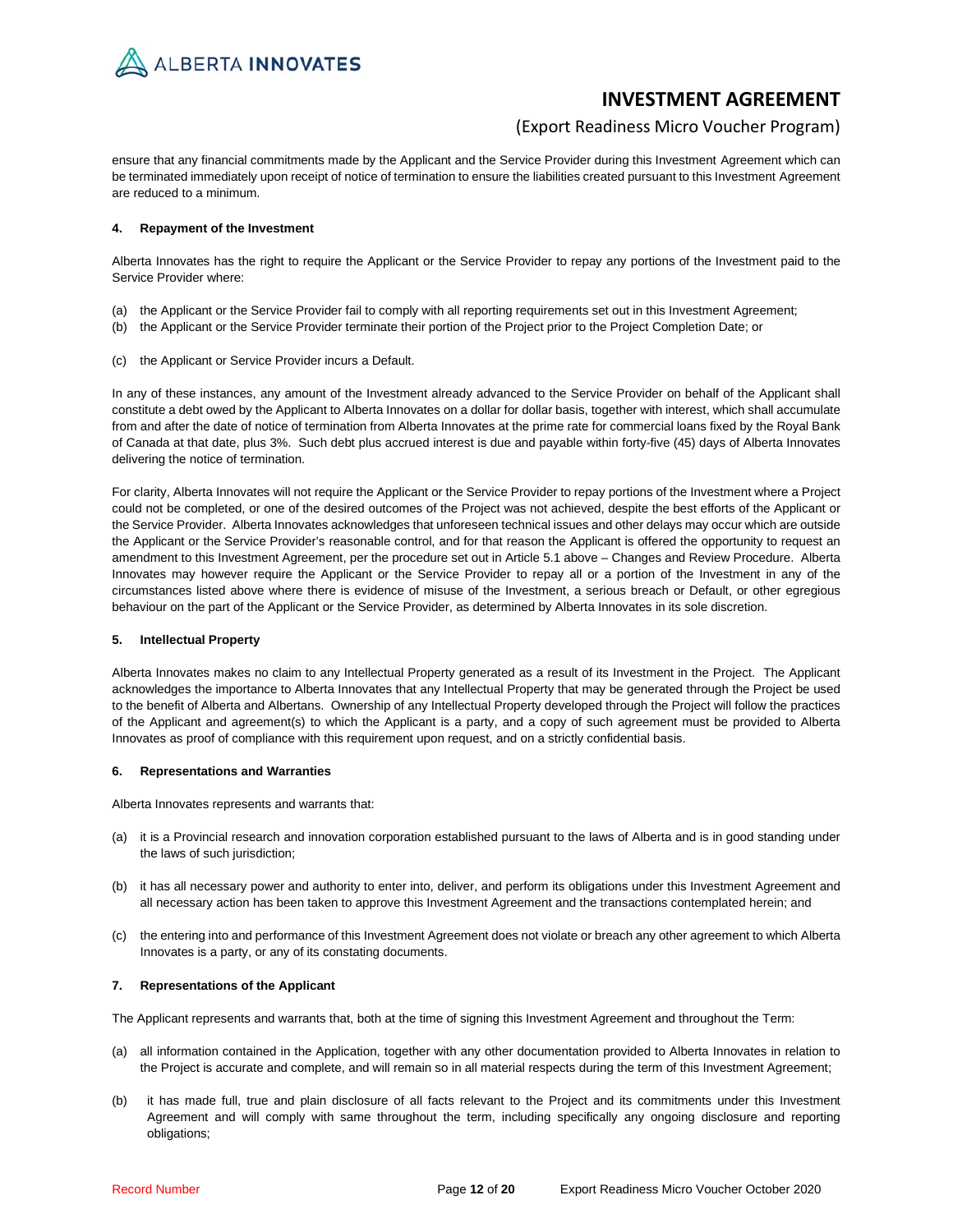

## (Export Readiness Micro Voucher Program)

- (c) it has all necessary power and authority to execute, deliver and perform its obligations under this Investment Agreement and all necessary action has been taken by it to approve this Investment Agreement and the transactions contemplated hereby;
- (d) the entering into and performance of this Investment Agreement does not violate or breach any other agreement to which it is a party or any of its constating documents, and that throughout the Project it will remain an eligible entity under the guidelines set out in the Program Guide;
- (e) it will ensure that the individuals named in the Project who are employees or contractors of the Applicant will be assigned to or otherwise enabled to perform their respective roles in the Project;
- (f) it will complete the Project in accordance with Schedule C;
- (g) it will only use the Investment solely for Eligible Expenses related to the Project; and
- (h) it will not change the Project in any way from what is set out in Schedule **C** without the prior written consent of Alberta Innovates, which consent may be withheld for any reason.

#### **8. Representations of the Service Provider**

The Service Provider represents and warrants both at the time of signing this Investment Agreement and throughout the Term of the Project:

- (a) all information contained in the Schedule C, together with any other documentation provided to Alberta Innovates in relation to the Project is accurate and complete and will remain so in all material respects during the term of this Investment Agreement;
- (b) it has made full, true and plain disclosure of all facts relevant to the Project and its commitments under this Investment Agreement and will comply with same throughout the term, including specifically any ongoing disclosure and reporting obligations;
- (c) it has all necessary power and authority to execute, deliver and perform its obligations under this Investment Agreement and all necessary action has been taken by it to approve this Investment Agreement and the transactions contemplated hereby;
- (d) the entering into and performance of this Investment Agreement does not violate or breach any other agreement to which it is a party or any of its constating documents, and that throughout the Project it will remain an eligible entity under the guidelines set out in the Program Guide;
- (e) it will complete the Project in accordance with Schedule **C**;
- (f) it will only use the Investment solely for Eligible Expenses related to the Project;
- (g) it will return any unused portion of the Contribution to the Applicant in the event the Project is terminated for any reason; and
- (h) it will not change the Project in any way from what is set out in Schedule **C** without the prior written consent of Alberta Innovates, which consent may be withheld for any reason.

#### **9. Records, Reporting and Monitoring**

During the Term of the Project and for a period of five (5) years thereafter, the Applicant and Service Provider shall maintain or cause to be maintained full, accurate and complete records of the activities conducted in furtherance of, and the results achieved through the conduct of the Project, including without limitation full, accurate and complete records and books of account relating to the receipt and expenditure of the Investment. The Applicant and Service Provider acknowledge that certain records required to be maintained under this Investment Agreement may be subject to the protection and access provisions of the *Freedom of Information and Protection of Privacy Act* (Alberta) (FOIP). Alberta Innovates may, from time to time, upon reasonable prior notice to the Applicant and the Service Provider, audit or examine the records or books of account to be maintained in accordance with this section. The costs of any such audit, examination or report shall be paid by Alberta Innovates unless such audit, examination or report reveals a breach of this Investment Agreement or a failure by the Applicant or Service Provider to maintain proper records as required by this section, in which case the costs shall be paid by the Applicant or Service Provider, as the case may be.

Alberta Innovates shall be entitled, at reasonable times and upon reasonable prior notice to the Applicant and Service Provider to have their authorized agents attend at the premises of the Applicant or Service Provider or the location where the Project is being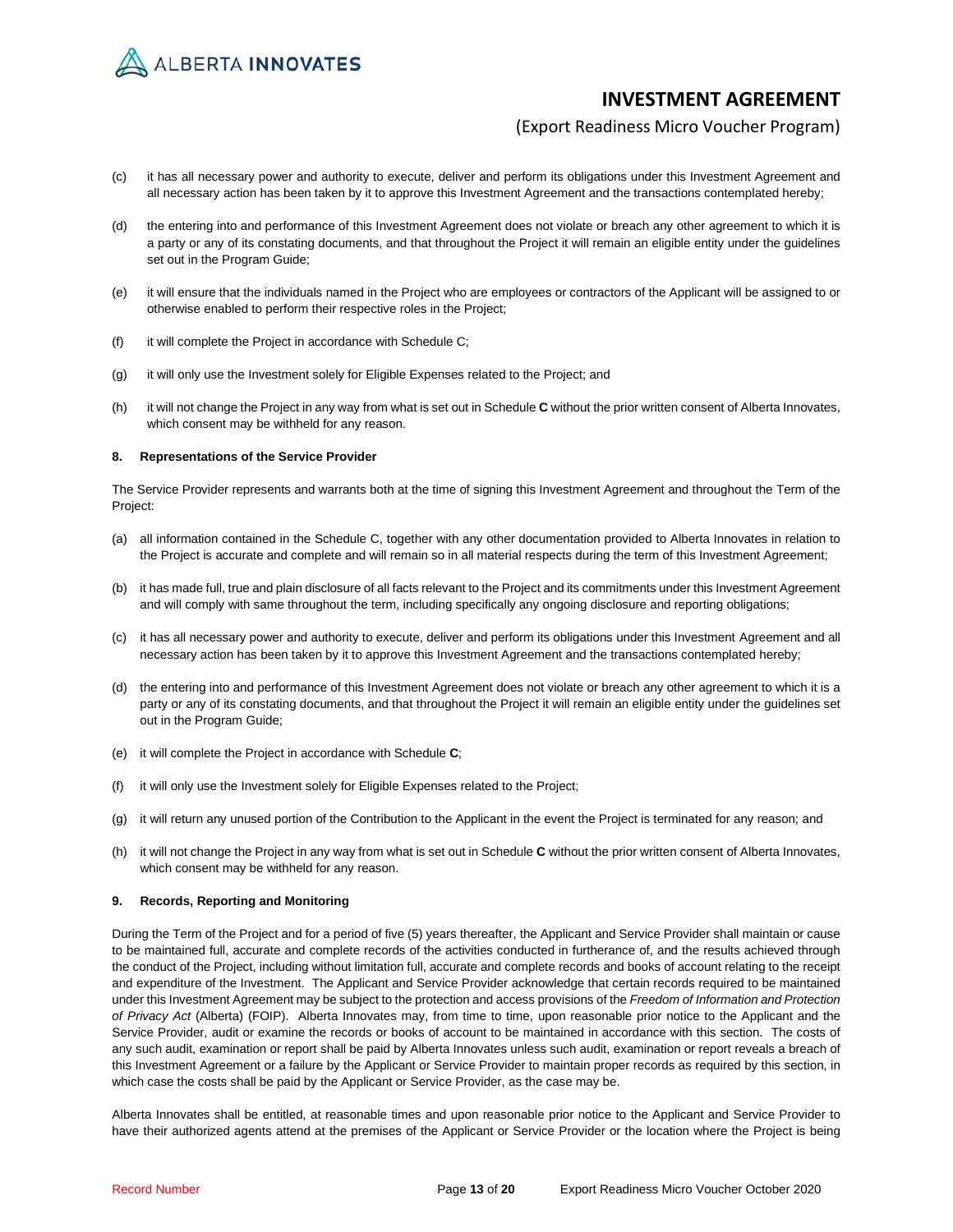

## (Export Readiness Micro Voucher Program)

carried out for the purposes of examining the files, documents, records and other assets pertaining to the Project, or to assess whether the Applicant and Service Provider are complying with the terms of this Investment Agreement. The Applicant and Service Provider agree to provide Alberta Innovates' authorized agents with all such assistance as may be reasonably required during such inspection. For clarity, such right of inspection shall be limited to the purpose of ascertaining whether this Investment Agreement has been complied with, and Alberta Innovates will not have any general right to obtain custody or copies of the records of the Applicant or Service Provider except as contemplated by this section.

#### **10. Forms**

The Applicant agrees to use Alberta Innovates' standard form documents found on the Alberta Innovate[s Grants Management System](https://albertainnovates.smartsimple.ca/s_Login.jsp) (GMS) and other forms or reporting templates which may be provided by Alberta Innovates from time to time during the course of completing and reporting on the Project. Alberta Innovates may update or amend its standard forms from time to time without notice to the Applicant and Service Provider(s). Accordingly, the Applicant and Service Provider(s) are encouraged to access the particular form from Alberta Innovates' GMS at the time it is required in order to ensure the most current version of the form is used.

#### **11. Publications and Public Messaging**

All publications, presentations and public messages concerning the Investment or the Project must acknowledge the contribution of Alberta Innovates, the Ministry of Jobs Economy and Innovation and the Government of Alberta, where applicable, and be provided to Alberta Innovates in draft form for review to ensure appropriate acknowledgement is included in accordance with this Section 11, such confirmation to be received no later than ten (10) Business Days from the date of the request. Use of the full legal name 'Alberta Innovates' is required, rather than 'AI' or a similar acronym. Such approvals shall not be unreasonably withheld. Alberta Innovates' financial support or investment in a Project in no way constitutes an endorsement of the Project, the Applicant or the Service Provider, and any suggestion or statement that Alberta Innovates endorses or approves of a Project or a Party involved in the Project is strictly prohibited and may result in termination of this Investment Agreement by Alberta Innovates.

#### **12. Non-Confidential Information and Publication of Non-Confidential Information and the Final Report**

In accordance with ARTICLE 4 – Reporting and Payment Timelines, the Applicant and the Service Provider acknowledge and agree that, as a public body, Alberta Innovates is required to report on and promote the success of innovation initiatives within the Province of Alberta. Accordingly, Alberta Innovates may publish and/or disseminate in the public domain certain information about the Project contained in the Application, the Final Report, and/or annual surveys, but only where such information is explicitly marked as 'nonconfidential'. Alberta Innovates may also use and disclose the Final Report in accordance with the terms of ARTICLE 4.3.

### **13. Freedom of Information (FOIP)**

Alberta Innovates is governed by FOIP. This means Alberta Innovates may be asked to disclose the information received under this Investment Agreement, or other information delivered to Alberta Innovates in relation to the Project, when an access request is made by anyone in the general public.

In the event an access request is received by Alberta Innovates, exceptions to disclosure within FOIP may apply. If an exception to disclosure applies, certain information may be withheld from disclosure. The Applicant and the Service Provider are encouraged to familiarize themselves with FOIP. Information regarding FOIP can be found at http://www.servicealberta.ca/foip/.

#### **14. Liability and Indemnities**

Alberta Innovates shall not be liable in any way whatsoever to the Applicant or the Service Provider, or any of their respective directors, officers, employees, agents, personal legal representatives and/or heirs for any losses, damages or claims, including but not limited to indirect, incidental, consequential, or special damages or any loss of profits, loss of business opportunity, loss of revenue, or any other loss or injury suffered or arising in any way whatsoever in the course of the Project, whether arising before or after submitting an Application or entering into the Investment Agreement with Alberta Innovates.

Each of the Applicant and the Service Provider, severally and in accordance with their allocable share of negligence or fault at law, agree to indemnify, defend and hold harmless Alberta Innovates, its directors, officers, employees and agents against and from any and all third party claims, demands, actions and costs whatsoever (including legal costs on a solicitor and his own client full-indemnity basis) that may arise directly or indirectly out of any act or omission of the Applicant or the Service Provider, or any of their respective directors, officers, employees, contractors, agents or legal representatives or the negligence or tortious act or willful misconduct of the Applicant or the Service Provider or any of their respective directors, officers, employees, contractors, agents or legal representatives in relation to their obligations under this Investment Agreement.

This section will survive termination or expiry of this Investment Agreement.

#### **15. Insurance**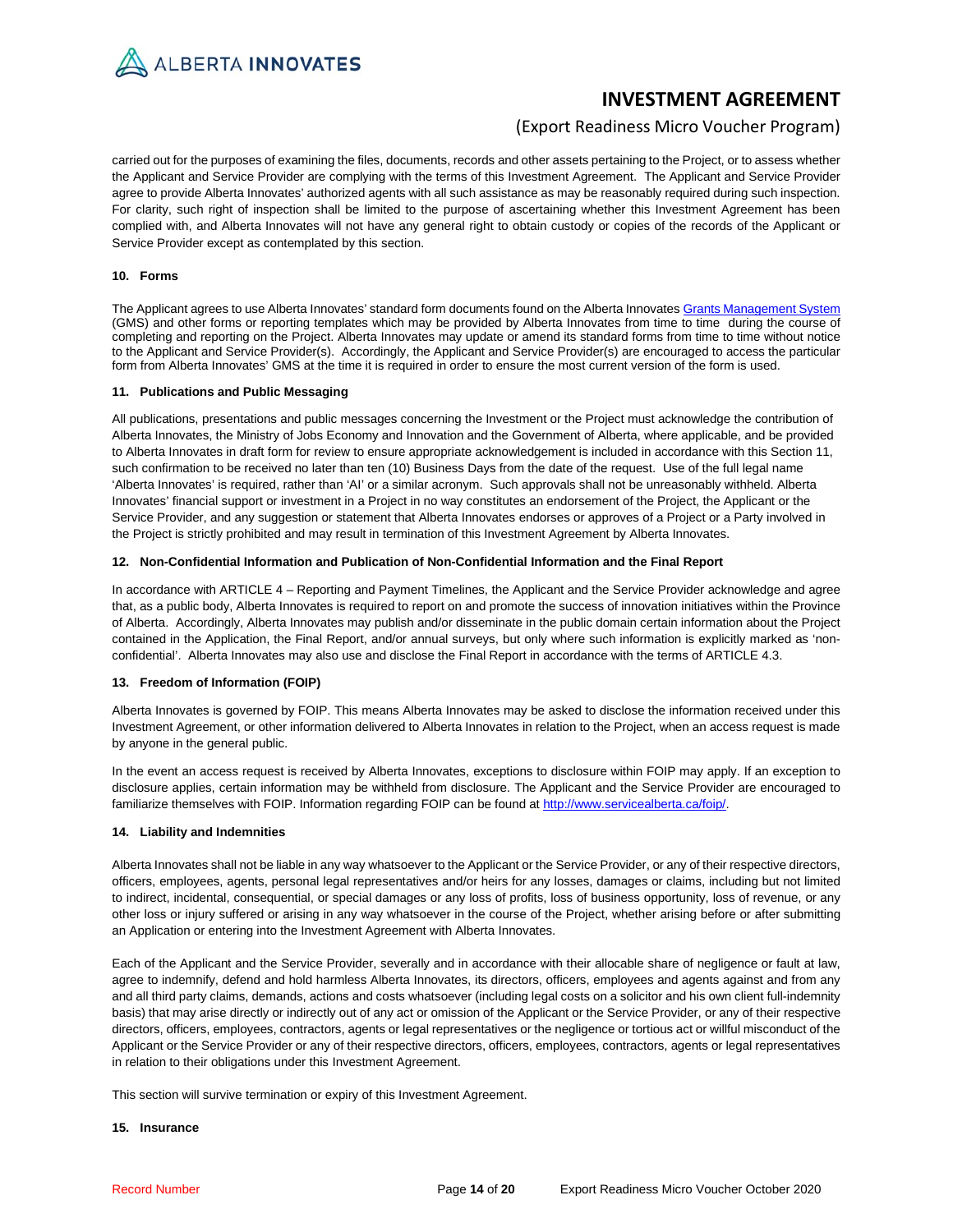

## (Export Readiness Micro Voucher Program)

Each of the Applicant and Service Provider shall, at its own expense and without in any way limiting its liabilities herein, insure its operations under a contract of General Liability Insurance, in accordance with the *Insurance Act* (Alberta), in an amount of not less than \$1,000,000 inclusive per occurrence, insuring against bodily or personal injury and property damage, including the loss of use thereof. Such insurance must be in place before the signing of this Investment Agreement and shall be maintained during the Term. The Parties acknowledge that no protection is available from Alberta Innovates for any third-party claims pursuant to the Project. The Applicant shall provide a certificate of insurance when requested by Alberta Innovates. Where permitted by its constating documents and bylaws, the Applicant may elect to self-insure its obligations under this section.

#### **16. Dispute Resolution**

In the case of a dispute between the Applicant and the Service Provider or any other party involved in the Project, it is the responsibility of the disputing parties to reach a resolution. Alberta Innovates will not act as a mediator or adjudicator, nor be involved in any dispute solely between the Applicant and the Service Provider.

In the event of any dispute regarding the interpretation of any provision of this Investment Agreement, the Parties agree to refer the matter to joint discussion by senior officials of the Applicant and Alberta Innovates. If such senior officials cannot resolve a dispute, all Parties may unanimously agree to participate in mediation with a mutually acceptable mediator. Mediation will proceed on the following basis:

- (a) if the Parties cannot agree on a mediator they will ask the President or Executive Director of the Alberta Arbitration and Mediation Society to assist in the selection process;
- (b) the Parties will share the cost of the mediator equally and bear their own costs incurred with respect to the mediation, including but not limited to any legal costs;
- (c) no evidence of anything said or of any admission or communication made in the course of the mediation shall be admissible in any further legal proceedings, except with the consent of all Parties; and
- (d) any resolution reached will be based on the full participation of an agreement between the Parties.

For clarity, nothing in this Investment Agreement shall abrogate Alberta Innovates' rights to seek judicial or equitable relief or to enforce the terms of this Investment Agreement in a court of law.

#### **17. No Partnership, Joint Venture or Agency**

Nothing in this Investment Agreement shall be deemed to create a partnership, joint venture, association, agency, trust, or employeremployee relationship and no Party shall be authorized to hold itself out or to act as the agent or employee of any other Party for any purpose whatsoever.

### **18. Governing Law**

This Investment Agreement shall be governed by the laws of the Province of Alberta and the laws of Canada applicable therein and the Parties hereby irrevocably attorn to the exclusive jurisdiction of the courts of the Province of Alberta for all disputes arising under this Investment Agreement.

### **19. Interpretive Aids**

All references to the singular include the plural and vice versa and references to one gender include both genders and gender-neutral parties, where applicable. Derivations of terms or expressions defined herein shall have a corresponding meaning to the defined term or expression. The headings, article and section references appearing in this Investment Agreement are for convenience and ease of reference only and in no way define, limit or describe the scope or intent of this Investment Agreement or any part thereof. All of the provisions of this Investment Agreement shall be construed to be covenants and agreements as though the words specifically expressing covenants or agreements were used in each separate provision hereof. All recitals and schedules to this Investment Agreement are expressly incorporated herein. Any references to a statute include all applicable regulations, all amendments to that statute or applicable regulations and any statute or applicable regulation that supplements or replaces such statutes or applicable regulations, as the case may be. All monetary references are in lawful currency of Canada.

#### **20. Assignment**

Alberta Innovates may assign its rights under this Investment Agreement to an 'affiliate' (as that term is defined in section 2(1) of the *Business Corporations Act* (Alberta)) or successor entity on written notice to the Applicant and the Service Provider.

### **21. General Terms and Conditions**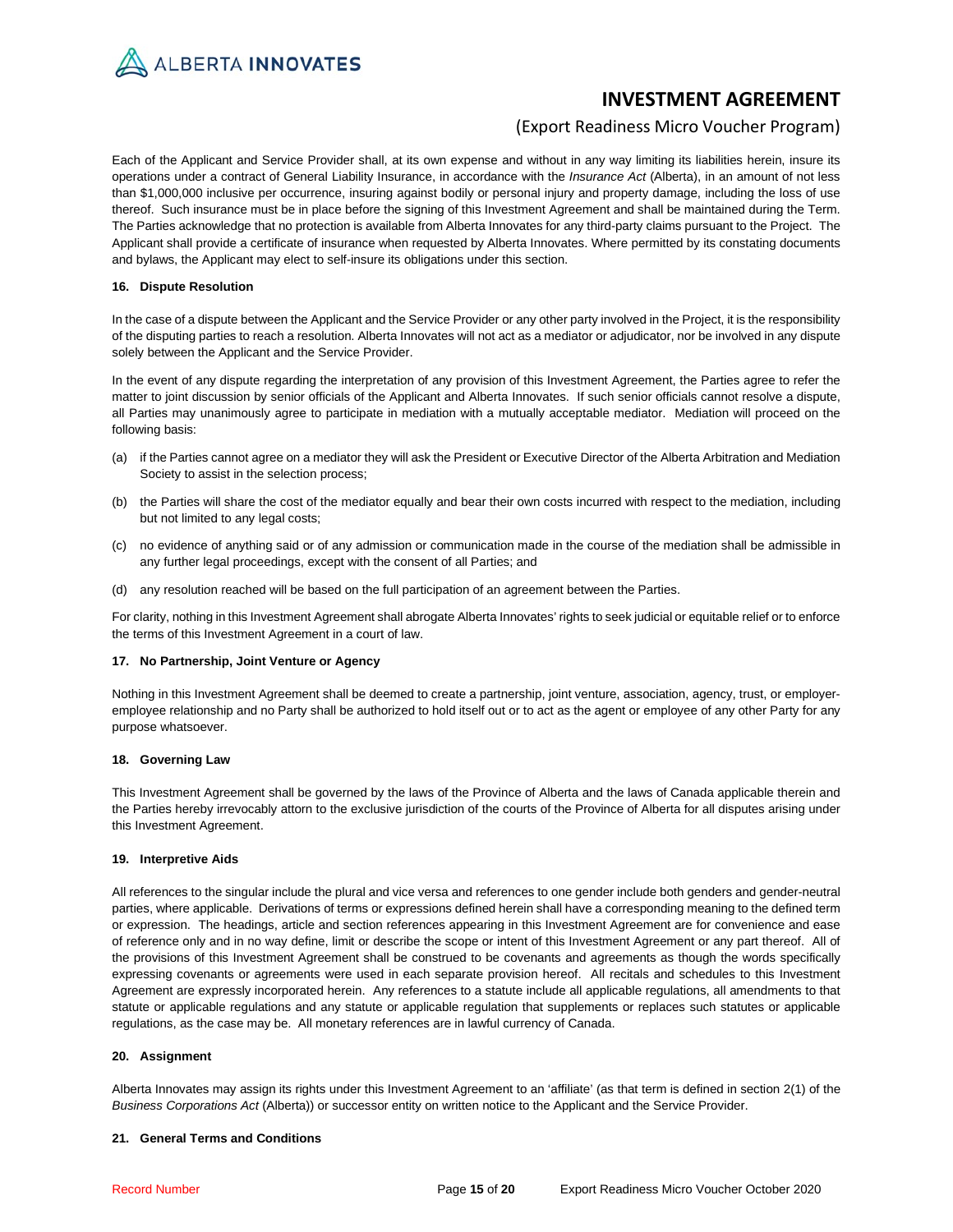ALBERTA INNOVATES

# **INVESTMENT AGREEMENT**

## (Export Readiness Micro Voucher Program)

A waiver of any provision of this Investment Agreement must be in writing and signed by the Party providing the waiver and is legally binding only in the specific instance and for the specific purpose for which it was given. The failure or delay of any Party to exercise any right under this Investment Agreement does not constitute a waiver of that right. No single or partial exercise of any right will preclude any other or further exercise of that right or the exercise of any other right, and no waiver of any of the provisions of this Investment Agreement will constitute a waiver of any other provision (whether or not similar).

If any provision of this Investment Agreement or its application to any Party or circumstance is determined by a court of competent jurisdiction to be illegal, invalid or unenforceable, it will be ineffective only to the extent of its illegality, invalidity or unenforceability without affecting the validity or the enforceability of the remaining provisions of this Investment Agreement and without affecting its application to the other Parties or circumstances.

This Investment Agreement does not and is not intended to confer any rights or remedies upon any Person other than the Parties. Any third party is not entitled to rely on the provisions of any project document in any action, suit, proceeding, hearing or other forum.

This Investment Agreement, including all schedules hereto, together with the Application, constitutes the entire agreement between the Parties as they relate to the obligations of Alberta Innovates under the Program. This Investment Agreement supersedes all other understandings, agreements and representations with Alberta Innovates. There are no representations, warranties, terms, conditions, covenants or other understandings, express or implied, collateral, statutory or otherwise from Alberta Innovates that the Parties are relying on in entering into and completing the Project. The Parties hereto acknowledge and agree that:

- (a) each Party has read and understands the terms and provisions of this Investment Agreement, have had the opportunity to review same with their legal counsel, and any rule whereby an ambiguity is to be resolved against the drafting Party does not apply in the interpretation of this Investment Agreement; and
- (b) the terms and provisions of this Investment Agreement will be construed fairly as to all Parties hereto and not in favour of or against any Party, regardless of which Party was generally responsible for the preparation of this Investment Agreement.

Each Party agrees to execute, acknowledge and deliver such further instructions, and to do all such other acts, as may be necessary or appropriate in order to carry out this Investment Agreement.

If any act is required by the terms of this Investment Agreement to be performed on a day which is not a Business Day, the act will be valid if performed on the next succeeding Business Day.

This Investment Agreement may be executed in any number of counterparts and delivered via facsimile or electronically in portable document format. Each such counterpart, when so executed and delivered, shall be deemed an original and all such counterparts, when taken together, shall constitute one and the same instrument.

This Investment Agreement may be modified or amended by mutual agreement of the Parties. Depending on the nature of the change, Alberta Innovates will determine if a formal amending agreement is necessary, or if updated Schedules can be circulated electronically without the need for a formal amendment.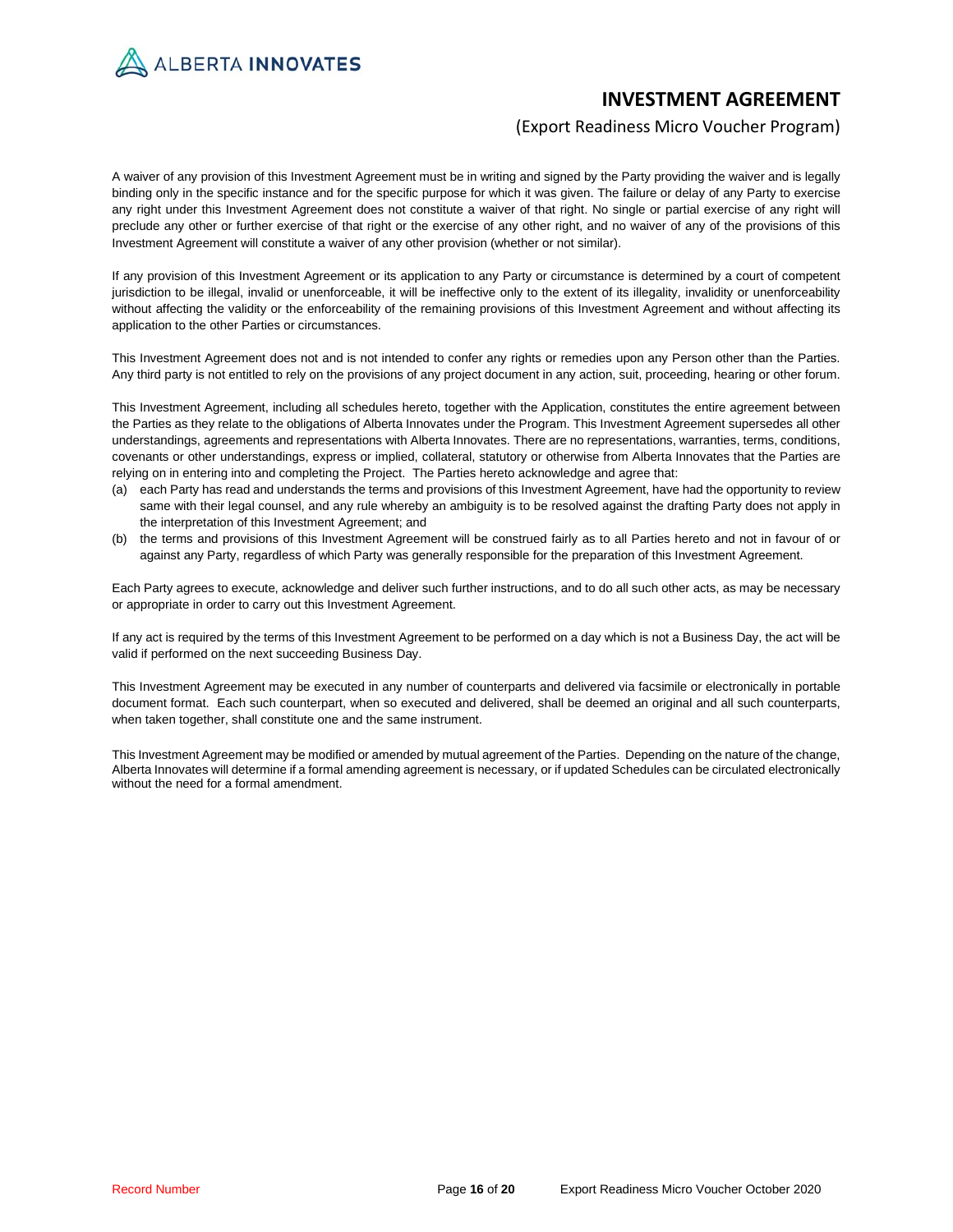

(Export Readiness Micro Voucher Program)

## **SCHEDULE B – DEFINED TERMS**

## **FOR THE PURPOSES OF THIS AGREEMENT, THE FOLLOWING TERMS ARE DEFINED TO HAVE THE CORRESPONDING MEANING:**

- (a) **Applicant**" means the entity identified on the front page of this Investment Agreement who completed and submitted an approved Application;
- (b) "**Applicant Representative**" means the individual who is authorized to act on behalf of the Applicant;
- (c) "**Application**" means the application submitted by the Applicant;
- (d) "**Business Day**" means any day other than a Saturday, Sunday, or statutory holiday in the Province of Alberta;
- (e) **"Change of Control**" means any change in Control of a Person, directly or indirectly, by any means whatsoever (whether by merger, plan of arrangement, sale of shares or other equity interest through a single transaction or a series of related transactions);
- (f) **"Contribution"** means the financial contribution to be provided by the Applicant as detailed in Article 4;
- (g) "**Control**" means one or more of the following:
	- i a body corporate is controlled by a Person if: (A) securities of the body corporate to which are attached more than 50% of the votes that may be cast to elect directors of the body corporate are beneficially owned by the Person; and (B) the votes attached to those securities are sufficient to elect a majority of the directors of the body corporate;
	- an association, partnership, or other organization is controlled by a Person if: (A) more than 50% of the ownership interests, however designated, into which the association, partnership or other organization is divided are beneficially owned by the Person; and (B) the Person is able to direct the business and affairs of the association, partnership, or other organization; and
	- iii a Person that controls another Person is deemed to control any Person that is controlled or deemed to be controlled by the other Person.
- (h) "**Default**" means any one (1) or more of the following:
	- i the bankruptcy or insolvency of either of the Applicant or Service Provider, (including becoming the subject matter of any proceeding relating to its bankruptcy, insolvency, receivership, liquidation, dissolution, winding up, or entering into a plan of arrangement or similar agreement with its creditors);
	- any breach of an obligation or failure to perform or observe any provision on its part under the Investment Agreement or, made by the Applicant or the Service Provider and any such breach or default continues for a period of ten (10) Business Days after receipt of written notice from Alberta Innovates specifying such breach; or
	- iii failure by the Applicant or the Service Provider to proceed with the Project, not carry out the Project, materially alter the Project without obtaining Alberta Innovates prior written permission as contemplated herein;
	- iv but provided that where Alberta Innovates gives notice of the occurrence of a Default and the Default is cured within ten (10) Business Days, notice that the Default is no longer continuing will be given to Alberta Innovates by the Applicant immediately after the Applicant becomes aware that the Default has been cured, and Alberta Innovates will not rescind its Investment on the basis of that Default.

### (i) "**Eligible Expense**" means:

- i labour costs (gross wages or salaries incurred at reasonable market rates) for those individuals who are specifically identified as performing the service which is directly attributable to the Project and thereby quantifiable or measurable. Accordingly, general overhead is not considered an Eligible Expense;
- ii costs of materials, made at the lower of cost or fair market value, which can be specifically identified and quantified as having been incurred in the performance of the Project activities, and which are so identified and quantified consistently in the cost accounting practices of either the Applicant or the Service Provider, as the case may be;
- iii additional direct operating costs (incurred at reasonable market rates), not falling within the categories of labour and materials, but which can be specifically identified and quantified as having been incurred, or to be incurred, in the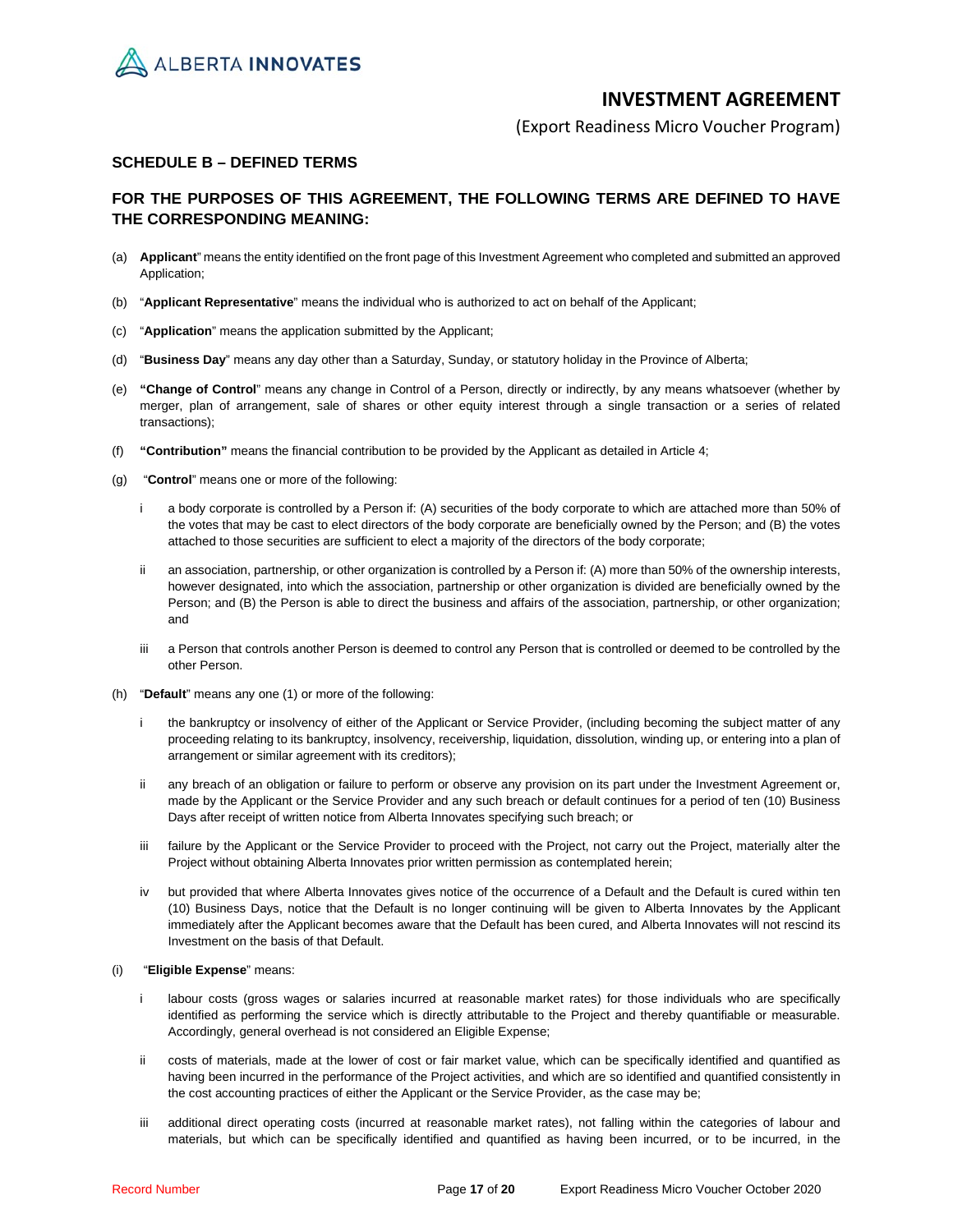

## (Export Readiness Micro Voucher Program)

performance of the Project activities and which are so identified and quantified consistently by the Service Provider cost accounting practices;

- iv any other cost which Alberta Innovates pre-approves in writing as an Eligible Expense.
- (j) "**Final Report**" means the final report summarizing the outcomes of the Project, to be completed by the Applicant in the standard form no later than fourteen (14) days after the Project Completion Date. The Final Report must provide accounting for all Project revenues and expenses, and include a concise summary of what the Project has achieved, and compare the outcomes and performance of the Project with reference to the desired outcomes specified by Alberta Innovates, and the desired Project outcomes as stated in the Application and in this Investment Agreement;
- (k) "**Full Time**" means a condition existing when, for a calendar month, a Person permanently employed by an SME averages at least thirty (30) hours of service per week, or one-hundred-thirty (130) hours of service per month;
- (l) "**Ineligible Expense**" means any one (1) of the following:
	- i. any cost that does not qualify as an Eligible Expense;
	- ii. any cost incurred prior to the Effective Date of this Investment Agreement, except where Alberta Innovates has provided written approval to include the cost as an Eligible Expense;
	- iii. transactions between related parties;
	- iv. allowance for interest on debt;
	- v. losses on investments, bad debts and expenses for collection charges;
	- vi. losses on other projects or activities not related to the Project;
	- vii. fines and penalties;
	- viii. unreasonable compensation for Project labour;
	- ix. costs for professional training & development;
	- x. Federal and Provincial income taxes, goods and services taxes;
	- xi. acquisitions of property including land, buildings, capital improvements to facility premises and capital equipment;
	- xii. acquisitions of software or information databases;
	- xiii. depreciation and amortization charges;
	- xiv. advertising costs;
	- xv. costs associated with applying for government grants and programs;
	- xvi. costs of internships or support for students of knowledge institutions;
	- xvii. basic professional services, fees and disbursements, such as ongoing routine accounting, tax and legal business requirements and financing fees unless directly related to the Project;
	- xviii. routine testing and maintenance;
	- xix. costs relating to travel, including mileage, airfare, accommodation and meals;
	- xx. entertainment, hospitality, alcohol and gifts; and
	- xxi. any other costs deemed ineligible by Alberta Innovates;
- (m) "**Intellectual Property**" means tangible or intangible property in which Intellectual Property Rights subsist and/or that is subject to Intellectual Property Rights including, without limitation, ideas, formulae, algorithms, concepts, techniques, processes, procedures, approaches, methodologies, plans, systems, research, information, documentation, data, data compilations, specifications, requirements, designs, diagrams, inventions, technology, computer programs (including all related code), tools, products, knowledge, know-how and trade secrets;
- (n) "**Intellectual Property Rights**" means: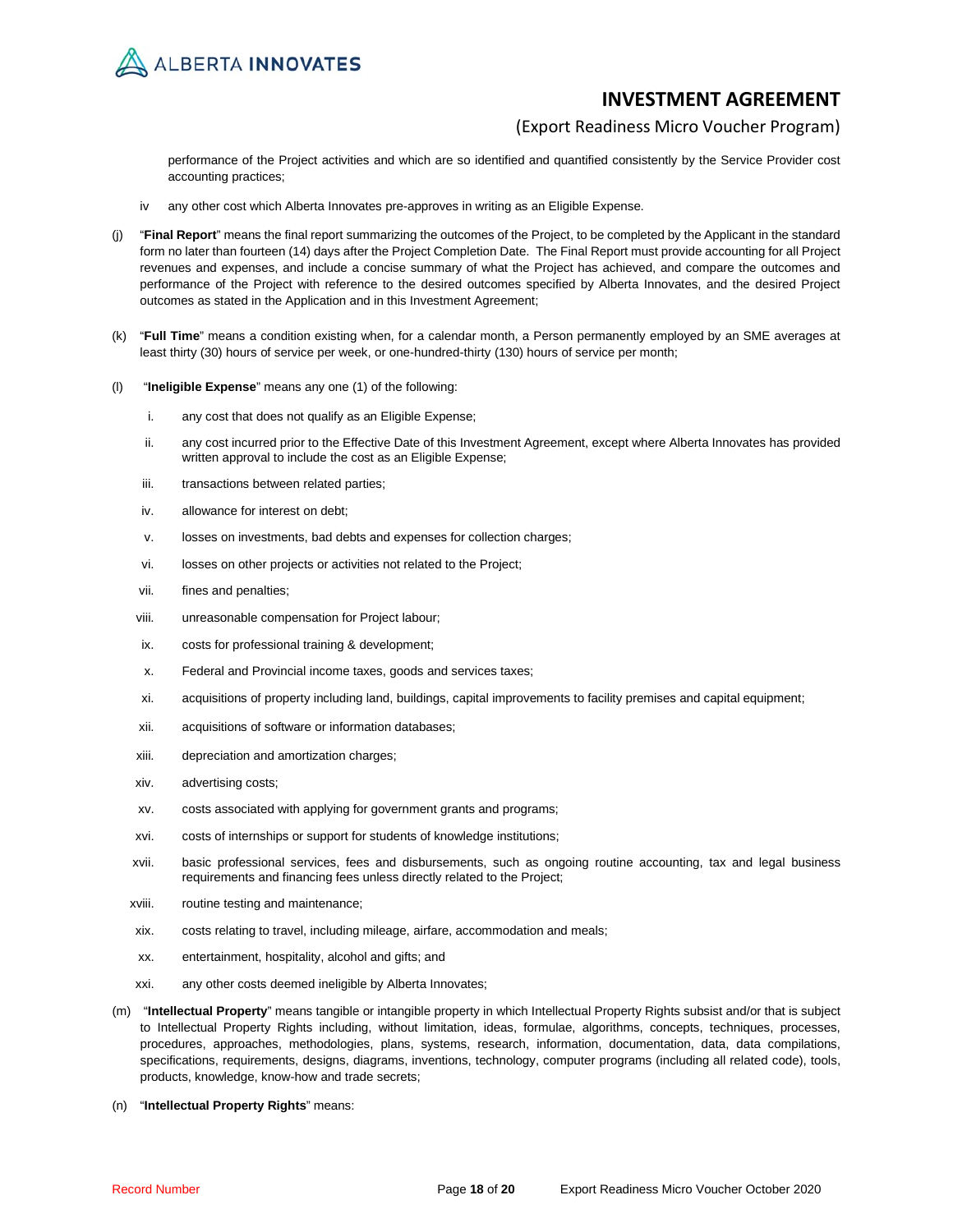

## (Export Readiness Micro Voucher Program)

- i any and all proprietary rights anywhere in the world provided under: patent law, copyright law, trademark law, design patent or industrial design law, semiconductor chip or mask work law, trade secret law, or any other statutory provision or common law principle that provides a right in either intellectual property or the expression or use of intellectual property; and
- ii any and all applications, registrations, licenses, sub-licenses, franchises, agreements or any other evidence of a right in any of the foregoing;
- (o) "**Investment**" means the total amount of funding granted by Alberta Innovates to an Applicant and governed by this Investment Agreement;
- (p) "**Investment Agreement**" means this Investment Agreement between Alberta Innovates, the Service Provider and the Applicant, including all schedules hereto;
- (q) "**Parties**" means the Applicant, the Service Provider, and Alberta Innovates, and '**Party'** means any one (1) of them;
- (r) "**Person**" means any individual, body corporate, partnership, sole proprietorship, joint venture, trust, unincorporated association, unincorporated organization, and any other entity or organization of any nature whatsoever. Unless the context otherwise requires, any reference to a Person includes its heirs, administrators, executors and other legal representatives, successors and permitted assigns;
- (s) "**Program**" means the Export Readiness Micro-Voucher Program;
- (t) **"Program Guide"** means the Program Guide for the program named in this Investment Agreement, a copy of which is available on the Alberta Innovates website.
- (u) "**Project**" means the scope of work to be performed by the Service Provider, as first described in the Application, and as set out in the Reporting, and Payment Schedule attached as Schedule **C**;
- (v) "**Project Completion Date**" means the date set out in Section 2.3 on which the Applicant and the Service Provider anticipate completing the Project, understood to be the Project Completion Date as indicated in Schedule **C**;
- (w) "**Project Costs**" means all Eligible Expenses incurred during the course of the Project;
- (x) "**Project Start Date**" means the date set out in Section 2.2 on which the Applicant can start incurring Project Costs, understood to be the Project Start Date as indicated in Schedule **C**.
- (y) **"Reporting and Payment Schedule**" means the schedule of Reports and payments as set out in Schedule **C** of this Investment Agreement;
- (z) "**Service Provider**" means the entity identified on the front page of this Investment Agreement;
- (aa) "**SME**" means, for the purposes of Program, a company with fewer than 500 Full Time employees and less than \$50,000,000 annual gross revenue;
- (bb) "**Stacking Limit**" means the limit imposed by Alberta Innovates on the total, cumulative government funding for the Project, as described in Section 3.7 of the main body of this Investment Agreement; and
- (cc) "**Term**" means the Term of this Investment Agreement, as defined in Article 2.5 of the main body above; and
- (dd) "**Terms and Conditions**" means the terms and conditions governing this Investment Agreement, as set out in Schedule **A**

The preceding definitions are not exhaustive and other defined terms may be used throughout this Investment Agreement.